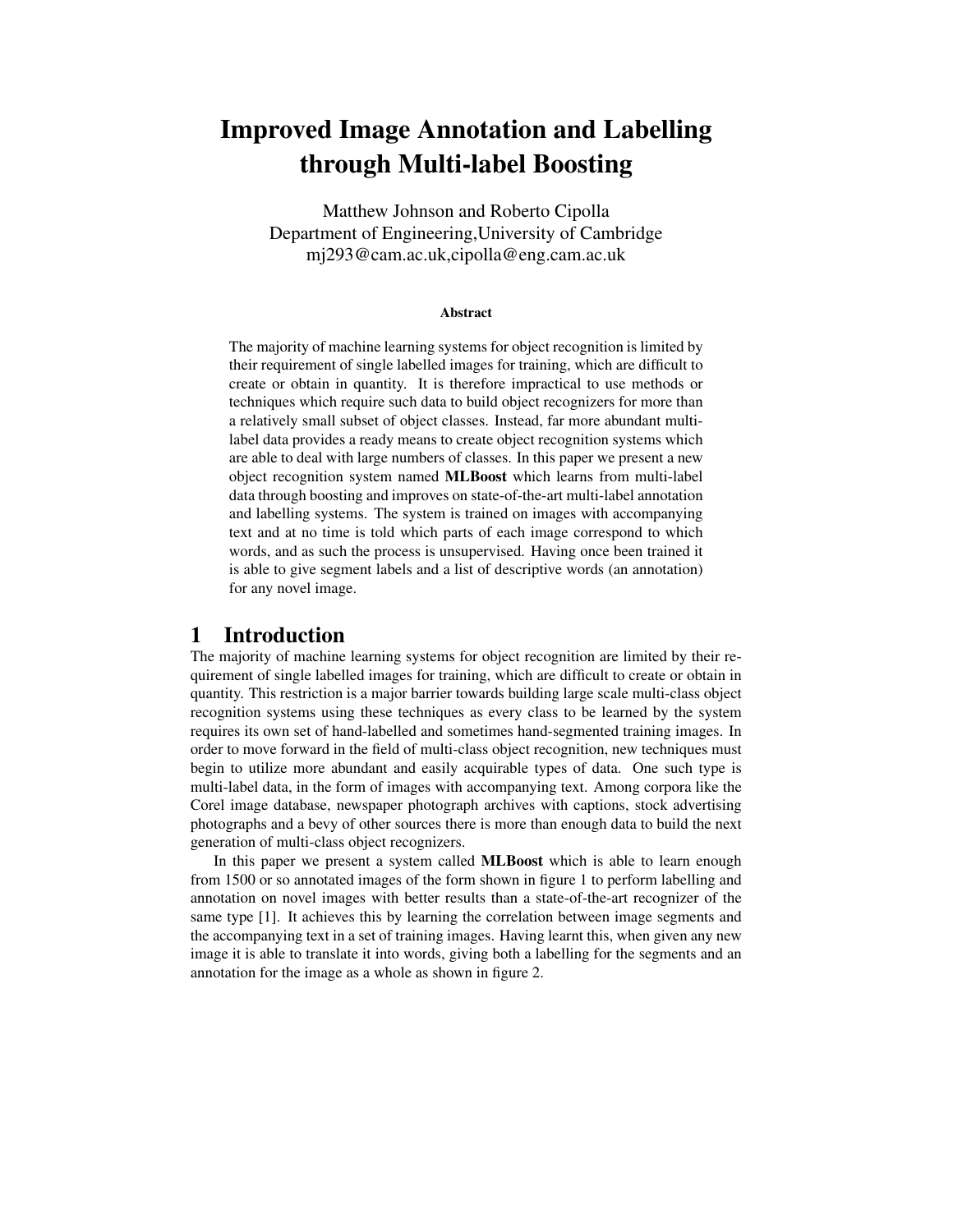

Figure 1: *Typical examples of the training data for ML-Boost*. All images were taken from the Corel database and had anywhere from 1 to 5 accompanying keywords which described the image contents. The images were automatically segmented using Normalized Cuts [9] and a the vocabulary is produced for each feature vector including color, texture and other cues was segment. The words below the image extracted from each segment for use in the learning pro-are the annotation produced by the alcess. There was no correspondence given between seg-gorithm based on the segment labels. ments and text.

Figure 2: *Output from the MLBoost algorithm*. The word shown is the most probable label for that area of the image, however a full distribution over

# 2 Matching Words and Pictures

Visualize a system which sees various images that contain a large segment of solid blue and that always have the word "sky" as one of their labels. Over time, it would be able to learn that the features of those segments and the word "sky" are both different expressions of the same underlying concept, and is then able to translate between them. The algorithms and techniques which pertain to this kind of learning come largely from the machine translation community, and have been adapted for use in computer vision by Barnard et. al [1, 4] who show it to be quite effective at a variety of vision tasks. The initial model they used was inspired by [7], though a full range of models is evaluated in [1] with recent work focusing on latent Dirichlet allocations and probabilistic latent semantic analysis [10, 2].

Barnard et al.'s method in [1] can best be understood by one of the more straightforward models presented there, I-2, and it is that model that we will be describing here for the use of comparison and later for improvement. Their method is designed to work with feature vectors, or "blobs", representing the segments of an image. These are related through annotations to associated words which describe the image as a whole. The accuracy of the segmentation method isn't vital provided that it is consistent, allowing the use of automatic segmentation techniques such as normalized cuts [9] to prepare the data, regardless of their lack of accuracy. Once an image has been segmented, a feature vector is extracted for each segment containing color (mean and variance of RGB, Lab, and normalized  $r/(R+G+B)$  and  $g/(R+G+B)$ ), texture (mean and variance of 16 Gabor-like filter responses) and other cues (shape, position, size, etc.) as described in [6].

To statistically link blobs with words, it is assumed that there are hidden factors (concepts) which are responsible for generating *both* the words and blobs associated with that factor. By generating both words and blobs, the concepts can then be used to link the two, learning how they relate. The observations (image and associated text) are assumed to be generated from multiple draws from the hidden factors, as otherwise all possible combinations of words and blobs would need to be modelled. The joint probability of a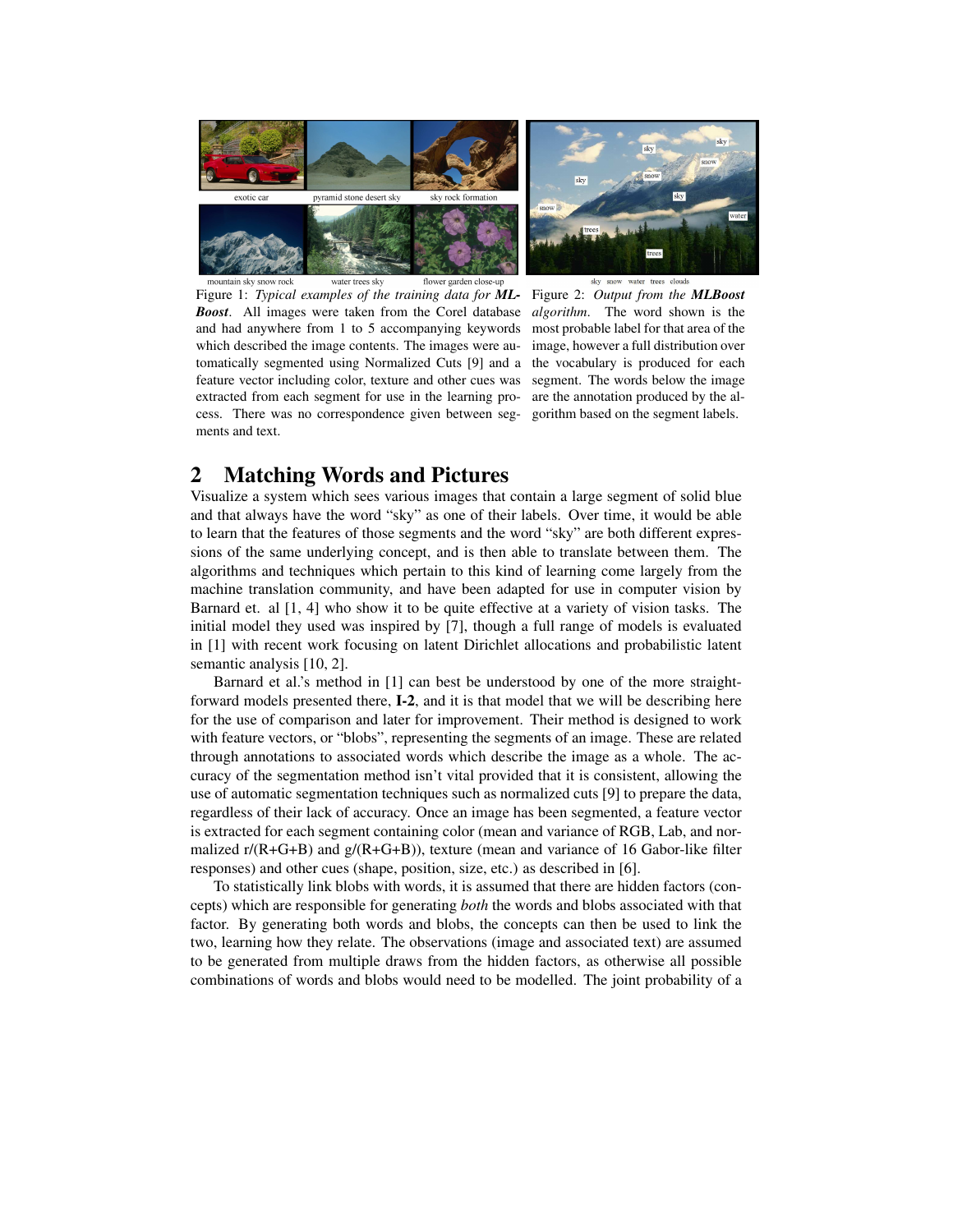particular blob, *b*, and a word *w*, is modelled as

$$
P(w,b) = \sum_{c} P(w|c)P(b|c)P(c)
$$
\n(1)

where *c* indexes over the concepts,  $P(c)$  is the concept prior,  $P(w|c)$  is a frequency table, and  $P(b|c)$  is a normal distribution over features. The normal distribution over features is assumed to have diagonal covariance to simplify calculation and avoid overfitting. The probability of the observed data,  $W \cup B$ , given the model, is then:

$$
P(W \cup B) = \prod_{b \in B} \left( \sum_{c} P(b|c)P(c) \right) \prod_{w \in W} \left( \sum_{l} P(w|c)P(c|B) \right)
$$
(2)

where *W* is the set of all annotated words, *B* is the set of blobs and  $P(c|B) \propto \sum_b P(c|b)$ , normally limited to the N largest blobs (typically 8 or 10).

This model is fit using the Expectation/Maximization technique [3] treating the concepts as hidden data. This results in the following learning equations for Expectation:

$$
P(c|b) \propto P(b|c)P(c)
$$
\n(3)

$$
P(c|B) \propto \sum_{b \in B} P(b|c)P(c)
$$
 (4)

$$
P(c|w,B) \propto P(w|c)P(c|B)
$$
\n(5)

and Maximization:

$$
P(c) \propto \sum_{d} \left[ \sum_{b \in B} P(c, b) + \sum_{w \in W} P(c|w, d) \right]
$$
 (6)

$$
\mu_c = \frac{\sum_b P(c|b) \mathbf{b}}{\sum_b P(c|b)}\tag{7}
$$

$$
\sigma_c = \frac{\sum_b P(c|b)(\mathbf{b} - \mu_c)(\mathbf{b} - \mu_c)^T}{\sum_b P(c|b)}
$$
(8)

$$
P(b|c) \propto \mathcal{N}(\mu_c, \sigma_c, b) \tag{9}
$$

$$
P(w|c) \propto \sum_{d} P(c|w, B)
$$
 (10)

where  $d$  indexes the training documents and  $\mathcal N$  is a multivariate normal distribution.

This is a very effective system but it is limited by the fact that it is forced to perform well overall on the entire data set by the training process. As a result, the concepts which are learned tend to relate textually to the words which occur most often in the data (e.g. sky, water, sun) and visually to the easiest to recognize segments (e.g. solid blue, textured green, yellow circles.) This effect can be seen in figure 4, where the noun-based model predicts the entire image as "sky". While this produces good results for a large subset of the data and thus is optimal behavior for the system, no concepts remain to represent the many words and image segments that are less prevalent. A way to somehow account for this forgotten data would significantly improve performance of the algorithm.

## 3 A Multi-label Boosting Framework

Boosting combines several weak learners to create a single system which is better than the sum of its parts. The iterative process tells each subsequent learner to concentrate on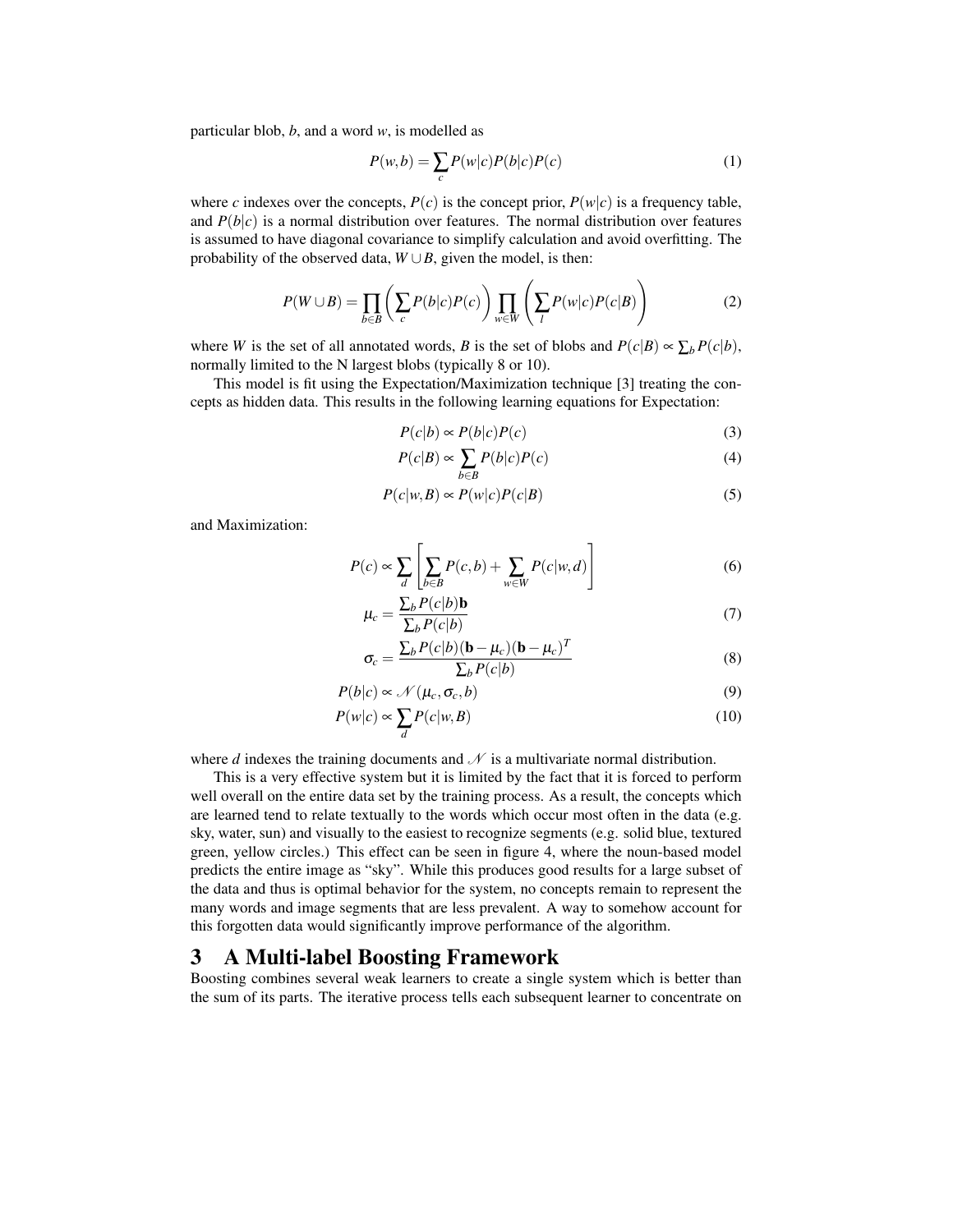the subset of data which has yet to be learned by the previous learners. In this way, it is an ideal solution to the weakness of the system just presented; however, no boosting system has ever been built which is able to boost multi-label learners of this variety. In this paper we present such a system, MLBoost.

#### 3.1 Multi-class Boosting

In its most basic form, Adaboost deals with binary classification (i.e. something is/isn't a member of a class). However, Freund and Schapire provide two multi-class versions of Adaboost in [5]. Our multi-label framework is an extension of the second version, which dealt with learners that were evaluated in terms of pseudoloss. The concept of pseudoloss is quite well suited to dealing with the data ambiguity problem at hand. It was originally defined as

ploss<sub>q</sub> 
$$
\doteq \frac{1}{2} \left( 1 - h(x_i, y_i) + \sum_{y \neq y_i} q(i, y) h(x_i, y) \right)
$$
 (11)

where  $q$  is a label weighting function,  $x_i$  is a data input,  $y_i$  is the correct label for that data, and *h* is a hypothesis returned by a weak learner which assigns a certainty value between 0 and 1 for each label given the input. The label weight function, *q*, deserves some mention. This function measures the degree to which the weak learner mistakes  $x_i$ for being a member of another class. It is calculated such that  $\sum_{y \neq y_i} q(i, y) = 1$ . In this way, if the certainty sum for every label (except the correct label) is 1 then the pseudoloss is 1, and if the classifier is perfect (the correct label has a certainty of 1 with all others 0) the pseudoloss is 0. The place of *q* in the algorithm is to guide the learner towards learning certain classes more thoroughly than others, which enables the boosting system to concentrate on classes which are hard to classify and underrepresented.

Our situation is slightly different from that of this initial formulation. Whereas the original deals with data items with single labels, we are dealing with data items which have multiple labels. The learner must maximally predict the correct labels and minimally predict the incorrect labels, and we have modified the pseudoloss in a straightforward manner to reflect this:

$$
\text{ploss}_q \doteq \frac{1}{2} \left( 1 - \frac{\sum_{y \in Y_i} h(x_i, y)}{|Y_i|} + \sum_{y \in Y - Y_i} q(i, y) h(x_i, y) \right). \tag{12}
$$

### 3.2 Multi-Label Weak Learners

Using this modified pseudoloss as a basis, our modified form of Adaboost, named ML-Boost, is presented as algorithm 1. It should be noted that there are two novel and key differences between this algorithm and Adaboost.M2. As previously mentioned, the first difference is the modification to the calculation of pseudoloss. The second difference is that the recalculation of the weight vector has been modified to incorporate multi-label output. The weight vector is updated based on whether a particular label is a member of the symmetric difference between the correct annotation for a particular input,  $Y_i$ , and the annotation of that input,  $A_i$ , which is the set of elements *y* for which  $h_i$  is maximally confident, as done by Schapire and Singer in [8]. For all labels *y* which are incorrectly given by the hypothesis in the annotation  $A_i$ , the document specific weight,  $w_{i,y}$  increases by a factor of *K*, the training speed constant. For all other *y*, the weight decreases by a factor of *K*. In this way, documents which are consistently labelled correctly decrease in training significance exponentially while documents which are consistently annotated incorrectly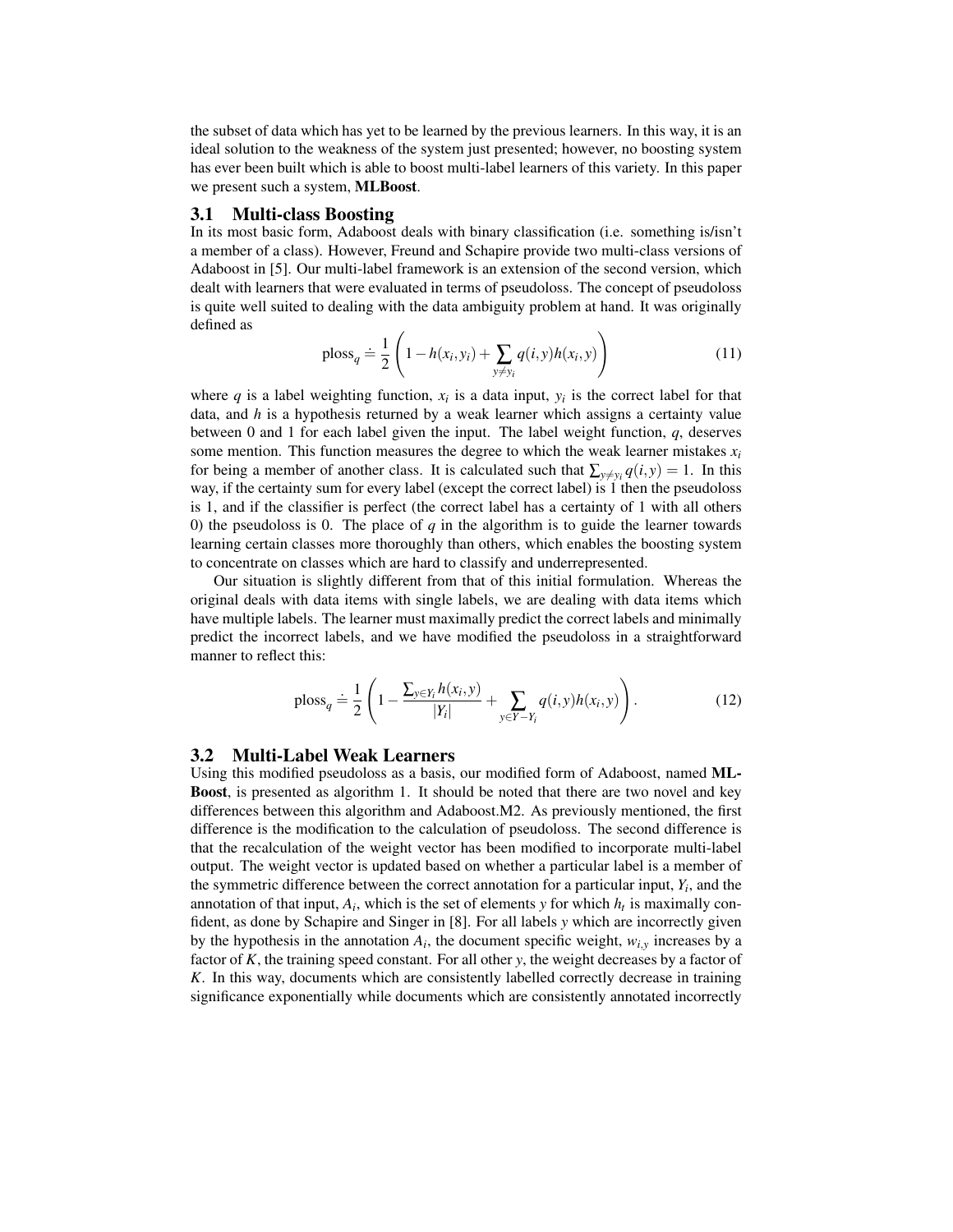## Algorithm 1 MLBoost

## 1: Input:

- 1. documents  $\langle (x_1, Y_1), \ldots, (x_N, Y_N) \rangle$  with labels  $Y_i \subset Y = 1, \ldots, k$
- 2. distribution *D* over the documents
- 3. multi-label weak learning algorithm MultiWeakLearn
- 4. integer *T* specifying number of iterations
- 5. training speed constant K
- 2: **Initialize** the weight vector:  $w_{i,y}^1 = 1$

$$
3: \textbf{ for } t = 1 \textbf{ to } T \textbf{ do}
$$

4: Set  $W_i^T = \sum_{y \notin Y} w_{i,y}^t$ ;

$$
q_t(i, y) = \frac{w_{i, y}^t}{W_i^t}
$$

for  $y \notin Y_i$ ; and set

$$
D_t(i) = \frac{W_i^t}{\sum_{i=1}^N W_i^t}
$$

- 5: Call **MultiWeakLearn**, providing it with the distribution  $D_t$  and label weighting function  $q_t$ ; get back hypothesis  $h_t: X \times Y \to [0,1]$ .
- 6: Set  $\varepsilon_t$  equal to the pseudoloss of  $h_t$  (see equation 12)
- 7: Set  $\beta_t = \frac{\varepsilon_t}{(1-\varepsilon_t)}$ .
- 8: Produce an annotation set  $A_i$  for each  $x_i$  where  $|A_i| = |Y_i|$  and contains the most likely labelling elements *y* with regard to *h<sup>t</sup>* .
- 9: Set the new weights vector to be

$$
w_{i,y}^{t+1} = \begin{cases} Kw_{i,y}^t & y \in A_i \ominus Y_i \\ \frac{w_{i,y}^t}{K} & \text{otherwise} \end{cases}
$$

for  $i = 1, ..., N, y \in Y - Y_i$ .

10: end for

.

11: Output the hypothesis

$$
h_f(x, y) = \sum_{t=1}^{T} \left( \log \frac{1}{\beta_t} \right) h_t(x, y)
$$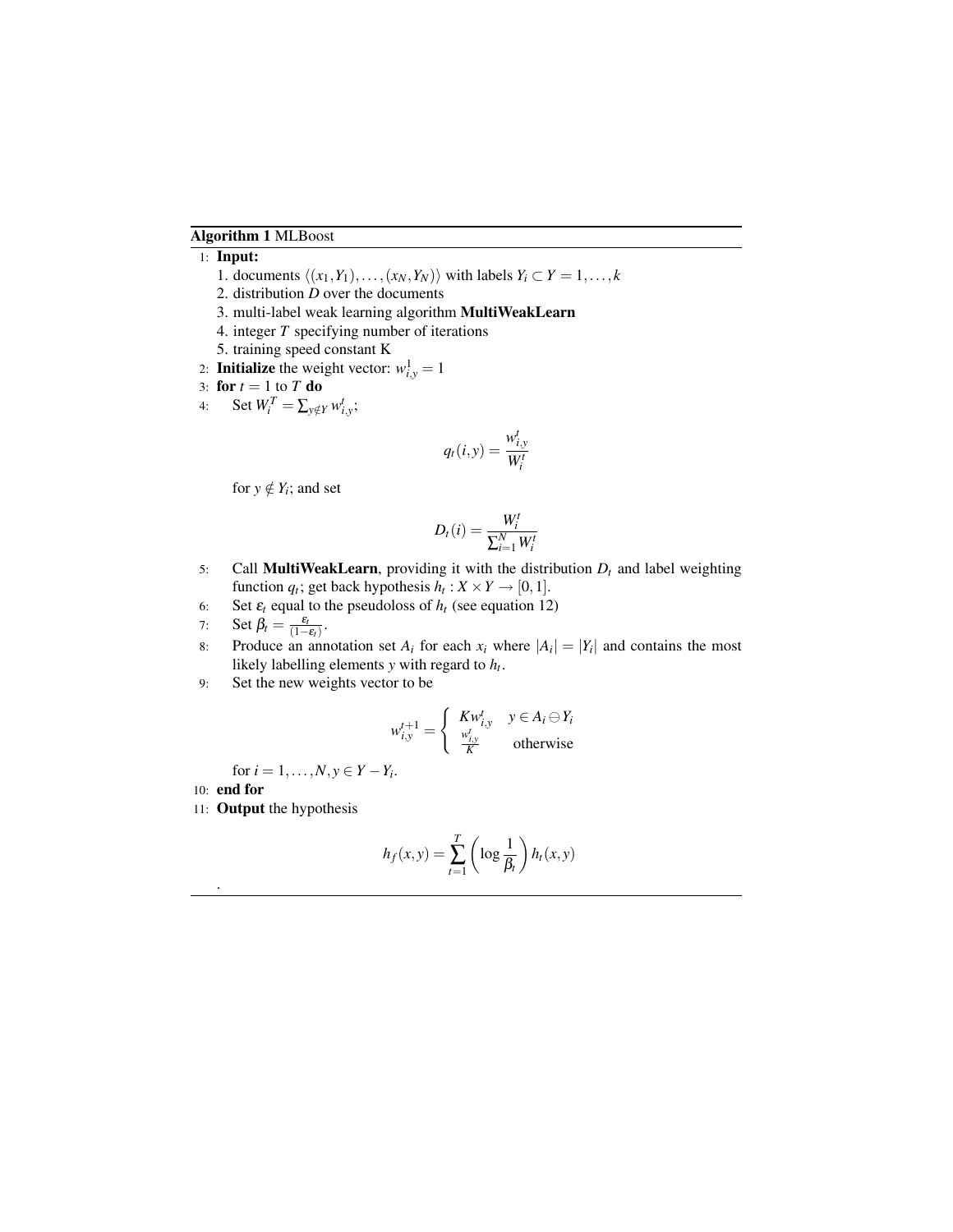increase in training significance. Also, those which are consistently annotated incorrectly with the same words increase in training significance exponentially. In our experiments we used a value for *K* of  $N^{1/T}$ , where *N* is the number of training documents. Our choice of *K* was made such that it was difficult for a single document to dominate all training by being annotated incorrectly every time with the same word until the end of the training run.

In keeping with the original form of this algorithm, the learner to be boosted, Multi-WeakLearn, need only produce hypotheses with pseudoloss consistently below or above 1/2 with respect to the distribution over the documents *D* and the label weighting function *q* with which it was presented. However, MultiWeakLearn must be able to learn from multi-label data. Because of this, the candidate learning systems tend to be far more complex than in the supervised case, where often simple decision stumps are all that is required [11]. Previous attempts at boosting more complex learners for speech recognition [12] have shown that boosting is still useful in these circumstances, though the resulting array of hypotheses can be time- and space-intensive for calculation and storage, respectively. In our initial exploration of this topic we disregarded this aspect in favor of exploring the usefulness of the technique, however future work will need to concentrate on ways to improve performance and decrease time and space complexity.

# 4 A Boostable Multi-Label Vision System

Before we could use this boosting framework to create a vision system, we had to produce a candidate for MultiWeakLearn. Our candidate for MultiWeakLearn in this paper is a novel modification to the method used by Barnard et. al in [1] and described in section 2. In the learning equations, we make several key insertions to bias the learning towards subsets of the data and against particular labels as determined by the distribution *D* and label weighting function *q* provided by the boosting system as described in algorithm 1.

We use *D* to influence the clustering of blobs by giving more weight to blobs in emphasized documents during Maximization.  $D(i)$ , is added as an addition weight to  $P(c|b)$ in equations 7 and 8. We use *q*, or rather the value  $1 - q_t(w, i)$  to deemphasize incorrect labels when calculating  $P(c|w, B)$  in the Expectation (specifically, equation 5).

This system provides a hypothesis to the booster which calculates a vocabulary distribution for a document using a novel weighted voting scheme. We introduced this scheme due to problems inherent in the original annotation system provided by Barnard et. al, which would produce a  $P(w|B)$  as

$$
P(w|B) \propto \sum_{b} P(w|c)P(c|B). \tag{13}
$$

Imagine an image of a plane flying in the sky. The blue segments of sky give a large contribution to the solid blue, "sky" concept. The one or two segments depicting the plane give a smaller contribution to the textured gray, "plane" concept. The resulting annotation is heavily biased towards the first concept and contains words like "sky" and "water" but not "plane", even though that segment was correctly labelled.

We propose the following solution: for each blob, the words in the vocabulary are ranked with regard to their likelihood as a labelling for that blob as determined by  $P(w, b)$ . Then a vote is cast for each word with weight  $v_w = \frac{1}{2^{r_w}}$ , where  $r_w$  is the rank of a particular word (i.e. *r<sup>w</sup>* = 0 for the first ranked *y* and |*Y*|−1 for the last). The resulting collection of votes is then normalized to produce a distribution  $P(w|B)$  over the vocabulary.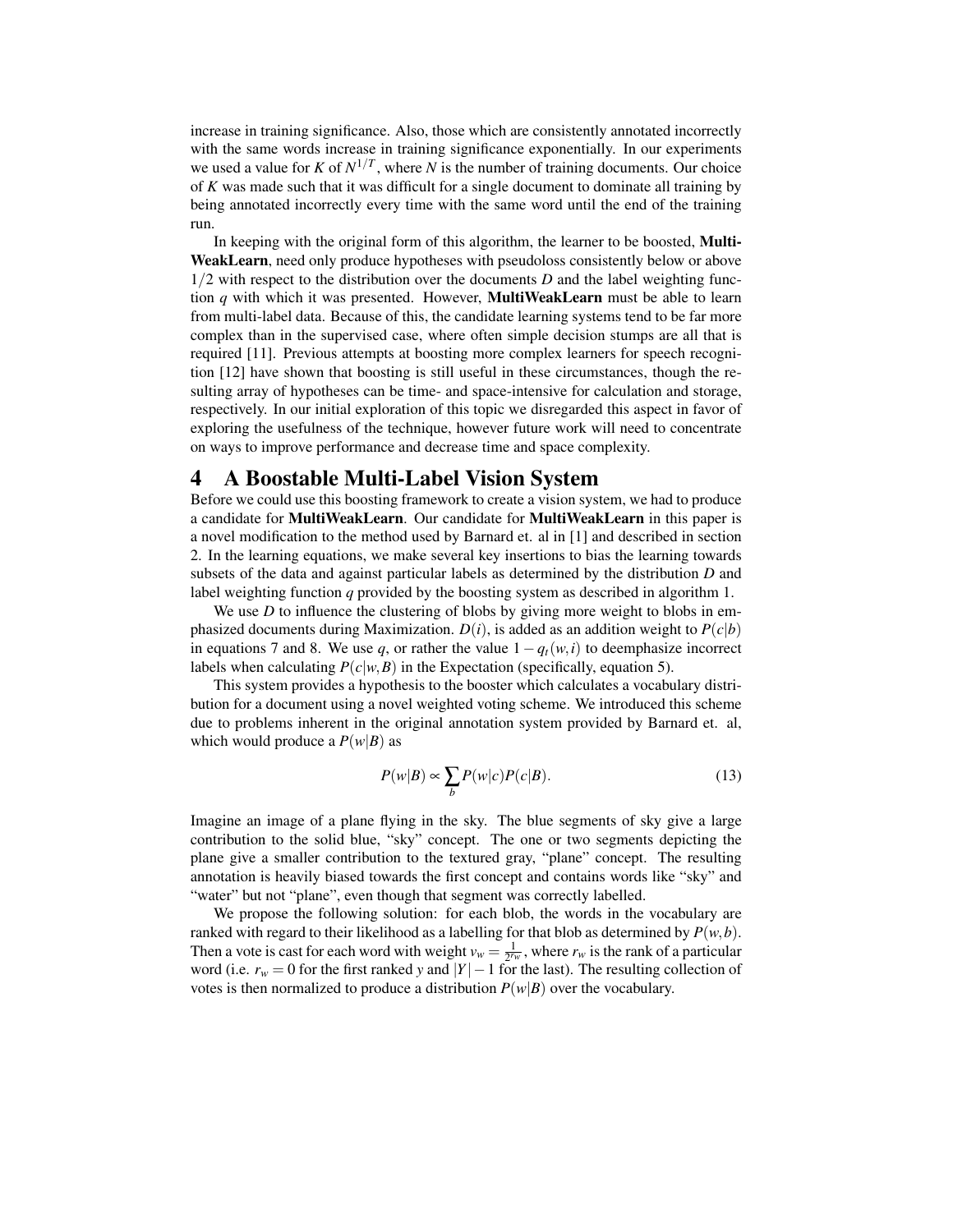

Figure 3: *Annotation Performance on training and test data.* The training subset consisted of 1667 images, or 90% of the data, with the test subset consisting of the remaining 10%, or 214 images. The data for word frequency comes from simply producing an annotation of the five most common words in the training data set for each image. The data from I-2 comes from our implementation of the linear form of the model in [1]. As expected, MLBoost has fewer "bad" annotations (i.e. the first two bins), and the stressing of overall performance in the algorithm introduced by taking the mean of the confidence scores for the correct labels results in more "good" annotations (i.e. the last three bins), particularly those which are almost entirely correct. Score is determined as the number of correctly annotated words from an algorithm divided by the number of keywords for an image.

# 5 Results

We trained the algorithm using a subset of 1881 images from the Corel database. The state-of-the-art system used for comparison is an unmodified implementation of model I-2 from [1] with linear topology. Our system, MLBoost, was implemented as shown in algorithm 1. The models were evaluated on two tasks: annotation and labelling. Each was trained on roughly 90% of the data, or 1667 images, and a test set of the remaining 214 images was used for evaluation of the model's generalization ability.

### 5.1 Annotation

Annotation provides a straightforward means to determine the effectiveness of the models under study. The baseline for performance is difficult to set; however, in [1] a word frequency distribution extracted from the training data has proven to be a rough equivalent of the "oblivious" algorithms used elsewhere in the literature for a similar purpose. This annotation simply consists of the top *N* words according to usage, where *N* is the size of the correct annotation for an image. Due to the nature of the Corel database, the keywords provided as correct annotations in our data contain many of the same words (e.g. "rock",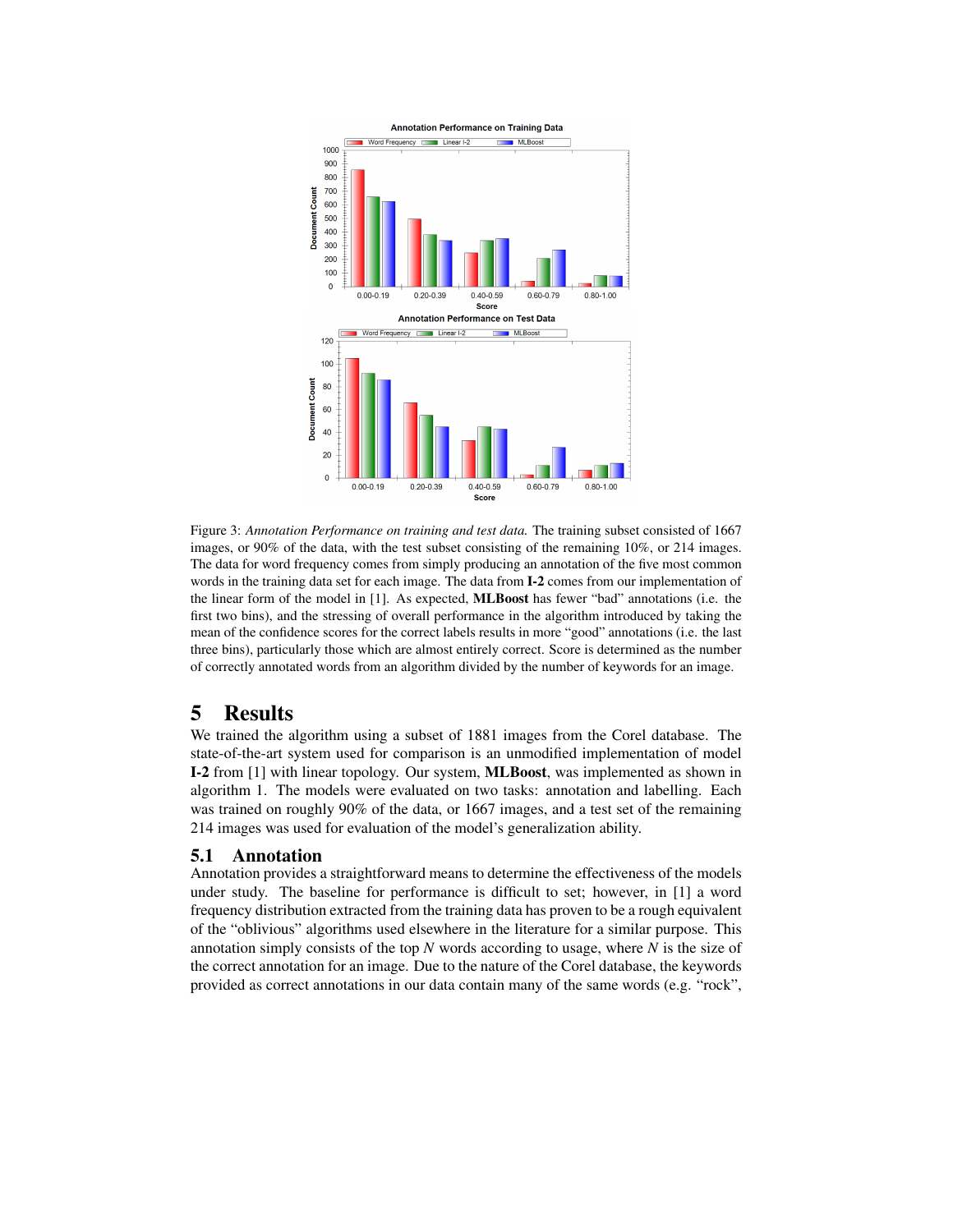"sky", "close-up"), allowing such a method of annotation to do quite well. To perform better than this, a learner must be gaining knowledge from co-occurrence with image data, not simply word usage statistics, and as such it serves well as a baseline.

Annotations are produced as described in section 4. The annotation performance is shown in figure 3 for annotations produced using the word frequency and the two models. As expected, MLBoost has fewer "bad" annotations (i.e. the first two bins), and the stressing of overall performance in the algorithm introduced by taking the mean of the confidence scores for the correct labels results in more "good" annotations (i.e. the last three bins, particularly the second to last bin.)

## 5.2 Labelling

Labelling is a difficult task as it is essentially object recognition. The segments produced by normalized cuts tend not to be optimal for the task, though this problem is not endemic to the algorithm as automatic segmentation remains an open problem. That aside, the system produced by Barnard et al. is capable of performing rather well on the task, and as such we can boost that performance. Automatic evaluation of the task is impossible, as the matching between segments and keywords is an unknown quantity. In order to do a thorough evaluation of labelling performance, hand labelling with multiple labels of each segment in every image would have to be performed. While such an evaluation is desirable, it is not within the scope of this paper.

Presented in figure 4 are 3 examples each from I-2 on the left and from MLBoost on the right. The automatic segmentations of the images are shown in red, and the top-scoring label for each of the 10 largest segments is displayed. The five words at the bottom of each image are the annotating words produced for the image ordered from left to right in terms of likelihood, with bold font indicating those which are correct. It should be noted that the correct annotations did not always have 5 words, though 5 was the maximum. All five maximally-predicted words are shown to give insight into the nature of the distribution. Note that **I-2** is achieving annotation performance by taking the easiest path in terms of segment labelling, whereas MLBoost is correctly labelling the segments and achieving equal or better annotation performance on the same image input.

# 6 Conclusion

The MLBoost algorithm has proven to be effective at improving the performance of a candidate weak multi-label learner and has shown better results at both image annotation and labelling. As it is able to learn from multi-label data, it is also able to perform multi-class object recognition in addition to input labelling, and as such is a promising framework on which to build next-generation object recognition systems.

It is unclear without further exploration whether the improvement boosting provides over the I-2 model is due to that model's inherent weaknesses which may not be present in better statistical modelling paradigms such as the others presented in [1] or probabilistic semantic analysis as seen in [10]. Future research will concentrate on whether boosting indeed provides a boon with these more complex systems.

We are also interested in exploring the uses of boosting as a method of combining different kinds of learners. For example, a color-based learner and a texture-based learner could each concentrate on the classes which are easiest to identify in their space and the booster could choose one or the other at each stage of the algorithm according to performance. It could also choose between different modelling paradigms based on which best models a particular region of the target space.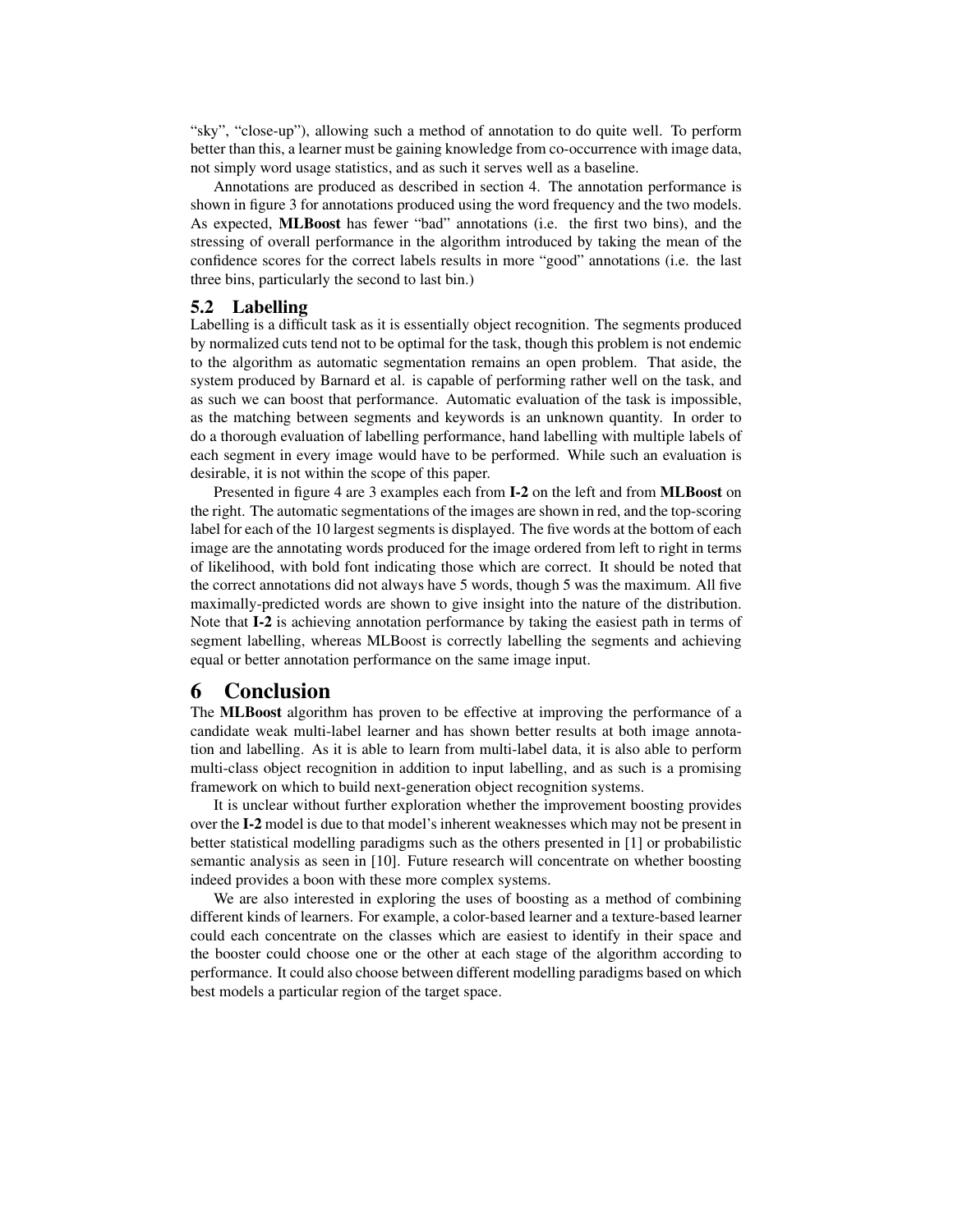

background clo sky water



clo: -up sky water trees



sky water people clouds snow



sky water snow car trees



sky water clouds snow close-up



sky water snow rock close-up

Figure 4: *Labelling performance.* The labellings on the left come from model I-2, on the right from MLBoost. The automatic segmentations of the images are shown in red, and the top-scoring label for each of the 10 largest segments is displayed. The five words at the bottom of each image are the annotating words produced for the image ordered from left to right in terms of likelihood, with bold font indicating those which are correct. Note that **I-2** is achieving annotation performance by taking the easiest path in terms of segment labelling, whereas MLBoost is correctly labelling the segments and achieving equal or better annotation performance on the same image input.